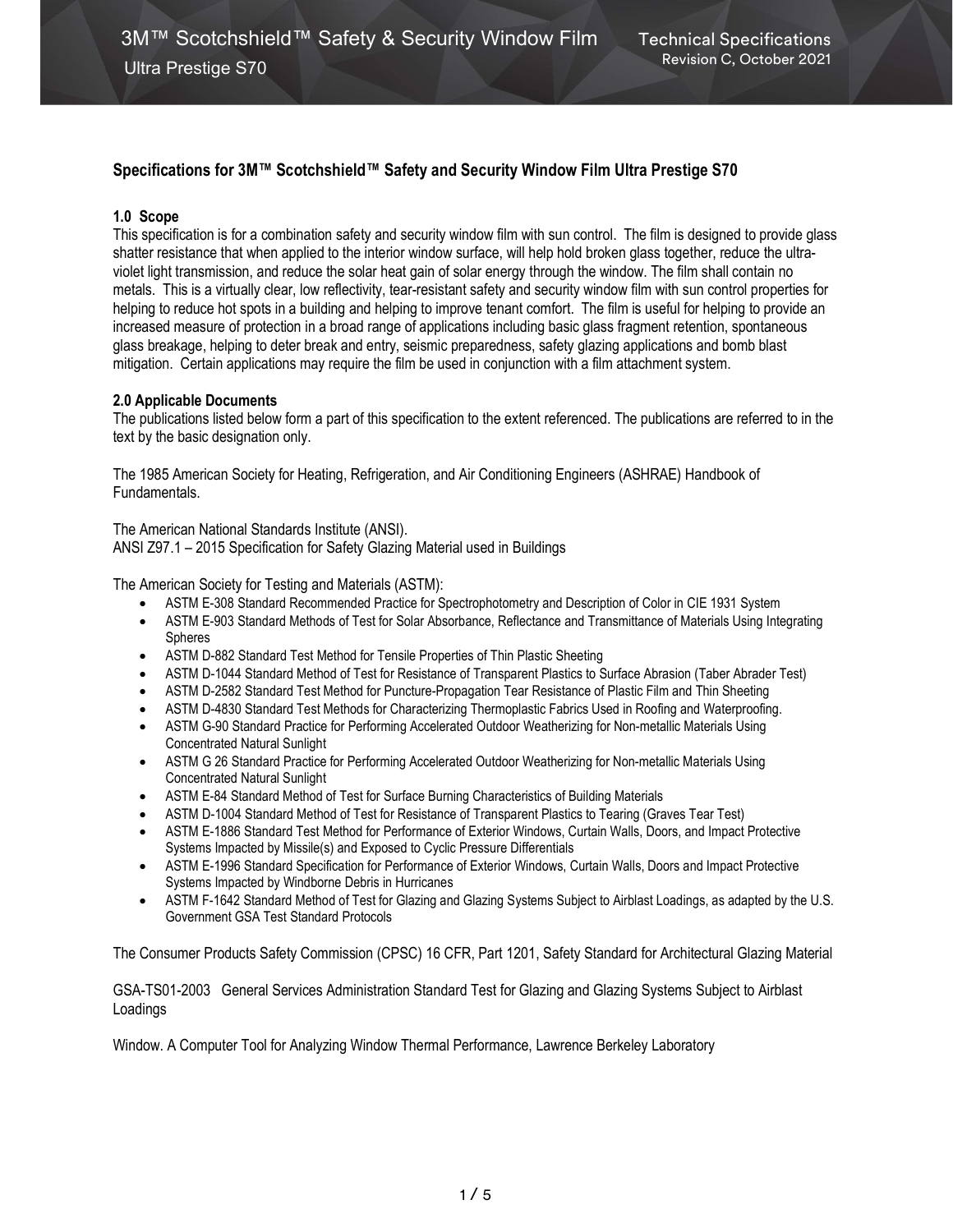### 3.0 Requirements of the Film

3.1 Film Material: The film material shall consist of an optically clear polyester film, consisting of co-extruded microlayers, laminated to a multilayered polyester film comprised of at least 220 layers for added color and sun control performance. The film has a durable acrylic abrasion resistant coating over one surface, and a UV stabilized pressure sensitive adhesive on the other. The film shall contain no metals or dyed polyester. The film shall have a nominal thickness of 8 mils (0.008 inches), total construction with adhesive of 9.9mils (0.0099 inches). There shall be no evidence of coating voids.

### 3.2 Film Properties, with coatings (typical):

- a) Tensile Strength (ASTM D882): 25,600 psi (MD) / 25,000 psi (TD)
- b) Break Strength (ASTM D882): 205 lbs/in (MD) / 200 lbs/in (TD)
- c) Percent Elongation at Break (ASTM D882): 110% (MD) / 135% (TD)
- d) Percent Elongation at Yield (ASTM D882): 7%
- e) Yield Strength (ASTM D882): 15,000 psi (MD)
- f) Graves Area Tear Resistance (ASTM D1004): 1,150 lbs% (MD) / 1,150 lbs% (TD)
- g) Puncture Propagation Tear Resistance (ASTM D2582): 10 lbf (MD) / 14 lbf (TD)
- h) Modulus (ASTM D882): 550 kpsi

## 3.3 Solar Performance Properties: film applied to ¼" thick clear glass

- a) Visible Light Transmission (ASTM E 903): 70%
- b) Visible Reflection (ASTM E 903): 9%
- c) Ultraviolet Transmission (ASTM E 903): 0.6% (300-380 nm)
- d) Solar Heat Gain Coefficient (ASTM E 903): 0.52
- e) Total Solar Energy Rejected: 48.4%

3.4 Flammability: Upon request from Authorized Dealer/Applicator, 3M shall provide independent test data showing that the window film shall meet the requirements of a Class A Interior Finish for Building Materials for both Flame Spread Index and Smoked Development Values per ASTM E-84.

3.5 Abrasion Resistance: Upon request from Authorized Dealer/Applicator, 3M shall provide independent test data showing that the film shall have a surface coating that is resistant to abrasion such that, less than 5% increase of transmitted light haze will result in accordance with ASTM D-1044 using 100 cycles, 500 grams weight, and the CS10F Calibrase Wheel.

3.6 Adhesive System: The film shall be supplied with a high mass pressure sensitive weatherable acrylate adhesive applied uniformly over the surface opposite the abrasion resistant coated surface. The adhesive shall be pressure sensitive (not water activated) and physically bond (not chemically bond) to the glass. The adhesive shall be essentially optically flat and shall meet the following criteria:

a. Viewing the film from a distance of ten feet at angles up to 45 degrees from either side of the glass, the film itself shall not appear distorted.

b. It shall not be necessary to seal around the edges of the applied film system with a lacquer or other substance to prevent moisture or free water from penetrating under the film system.

3.7 Impact Resistance for Safety Glazing: Upon request from Authorized Dealer/Applicator, 3M shall provide independent test data showing that the film, when applied to either side of the window glass, shall meet the 400 ft-lb impact requirements of 16 CFR 1201 (Category 2) and ANSI Z97.1 (Class A, Unlimited). Testing shall be done with film applied both on 1/8" and 1/4" annealed glass.

3.8 Impact Protection: Upon request from Authorized Dealer/Applicator, 3M shall provide independent test data showing the following:

a. Film shall pass the impact requirements of Small Missile "A" (per ASTMs E 1996 and E 1886) with use of 3M Impact Protection Attachment Sealant.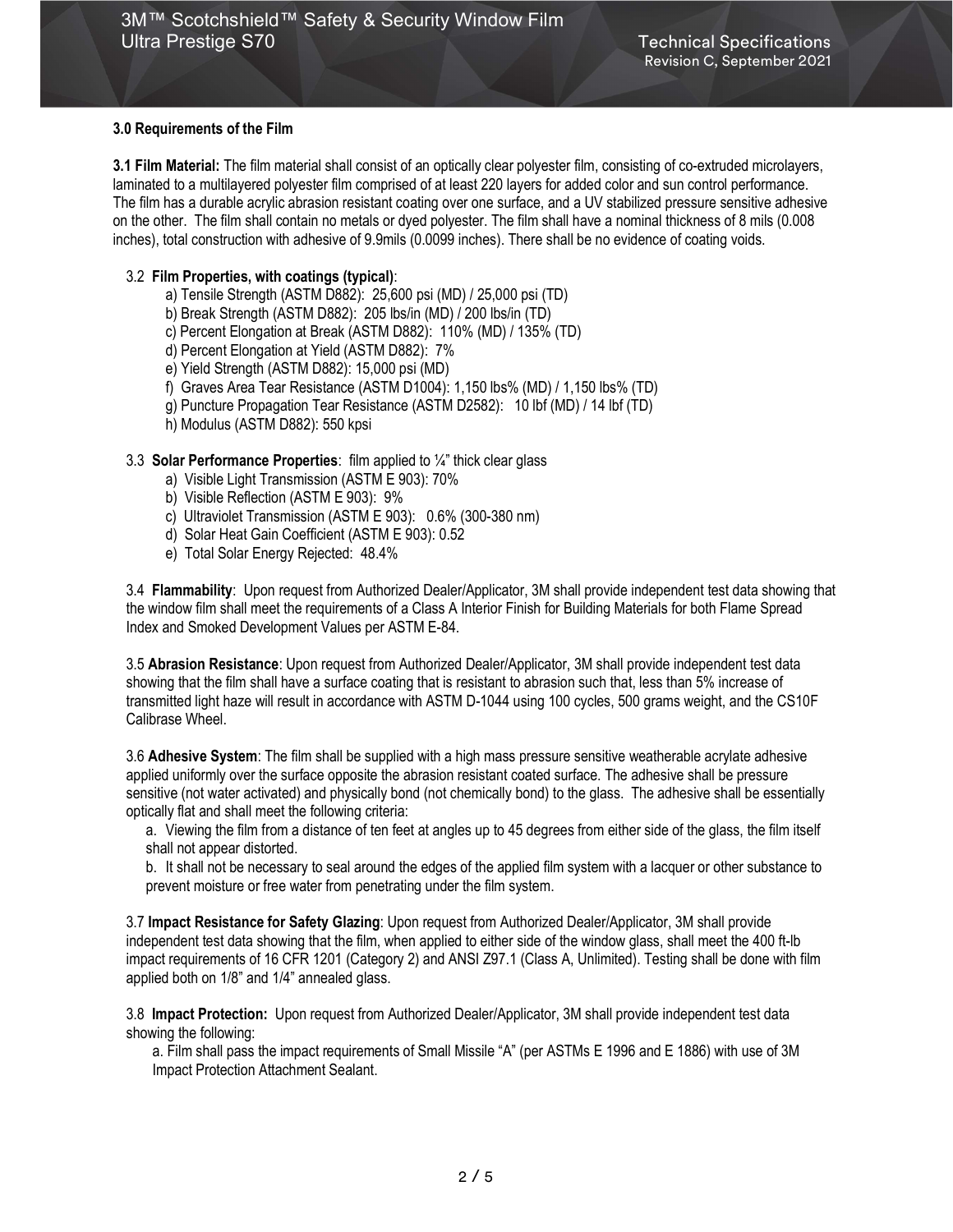3.9 Bomb Blast Mitigation: Upon request from Authorized Dealer/Applicator, 3M shall provide independent test data showing the following:

a. GSA Rating of "2" / ASTM F1642 "No Hazard" with blast pressure of 6 psi and 42 psi\*msec blast impulse, on 1/4" tempered single pane glass and 3M Impact Protection Attachment Sealant

- b. GSA Rating of "2" / ASTM F1642 "No Hazard" with blast pressure of 9 psi and 60 psi\*msec blast impulse, on
- 1" tempered double pane glass and 3M Impact Protection Attachment Sealant

#### 4.0 Requirements of the Authorized Dealer/Applicator (ADA)

4.1 The ADA shall provide documentation that the ADA is authorized by 3M to install said window film as per 3M's specifications and in accordance with specific requests as to be determined and agreed to by the customer.

4.2 Authorization of dealership may be verified through the company's 3M ID Number.

4.3 The ADA will provide a commercial building reference list of ten (10) properties where the ADA has installed window film. This list will include the following information:

\* Name of building

- \* The name and telephone number of a management contact
- \* Type of glass
- \* Type of film
- \* Amount of film installed
- \* Date of completion

#### 5.0 Requirements of the Manufacturer

5.1 3M will ensure proper quality control during production, shipping and inventory, clearly identify and label each film core with the product designation and run number.

5.2 Materials shall be manufactured by: Purchased Through: 3M Commercial Solutions Division **Energy Products Distribution** 3M Center, Building 280 9223 Harford Road St. Paul, MN 55144-1000 Baltimore, MD 21234

1-800-537-3911 | info@epdwindowfilm.com

#### 6.0 Application

6.1 Examination: Examine glass surfaces to receive new film and verify that they are free from defects and imperfections, which will affect the final appearance. Correct all such deficiencies before starting film application.

#### 6.2 Preparation:

- a. The window and window framing will be cleaned thoroughly with a neutral cleaning solution. The inside surface of the window glass shall be scraped with stainless steel razor blades with clean, sharp edges to ensure the removal of any foreign contaminants without damages the glass surface.
- b. Drop cloths or other absorbent material shall be placed on the windowsill or sash to absorb moisture accumulation generated by the film application.

6.3 Installation: The film shall be applied as to the specifications of 3M by an ADA.

- a. Materials will be delivered to the job site with 3M's labels intact and legible.
- b. To minimize waste, the film will be cut to specification utilizing a vertical dispenser designed for that purpose. Film edges shall be cut neatly and square at a uniform distance of 1/8" (3 mm) to 1/16" (1.6 mm) of the window-sealing device.
- c. Film shall be wet-applied using clean water and slip solution to facilitate positioning of the film onto glass.
- d. To ensure efficient removal of excess water from the underside of the film and to maximize bonding of the pressure sensitive adhesive, polyplastic bladed squeegees shall be used.
- e. Upon completion, the film may have a dimpled appearance from residual moisture. Said moisture shall, under reasonable weather conditions, dry flat with no moisture dimples within a period of 30 calendar days when viewed under normal viewing conditions.
- f. After installation, any leftover material will be removed, and the work area will be returned to original condition. Use all necessary means to protect the film before, during and after the installation.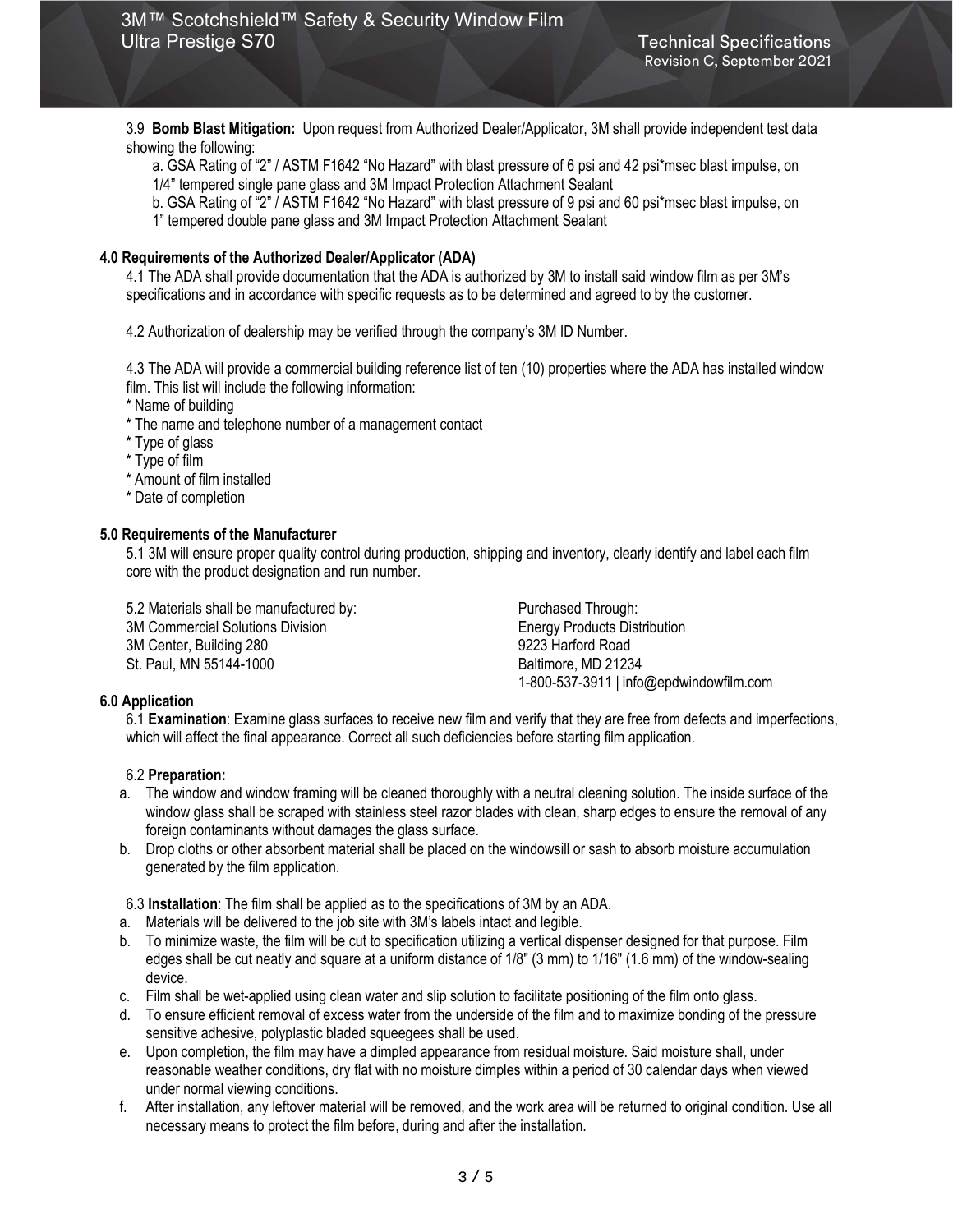### 7.0 Cleaning

The film may be washed using common window cleaning solutions, including ammonia solutions, 30 days after application. Abrasive type cleaning agents and bristle brushes, which could scratch the film, must not be used. Synthetic sponges or soft cloths are recommended.

### 8.0 Warranty

8.1 3M warrants the film for a period of 12 years (14 years installed with 3M Impact Protection Attachment Sealant) from the date of installation against cracking, crazing, delaminating, peeling, or discoloration. If the product is found to be defective under warranty, 3M will replace such quantity of the film proved to be defective and will additionally provide the removal and reapplication labor free of charge at current industry labor rates.

8.2 3M also warrants against glass failure due to thermal shock fracture of the glass window unit (maximum value \$500 per window) provided the film is applied to recommended types of glass and the failure occurs within sixty (60) months from the date of application. Any glass failure must be reviewed and approved by 3M prior to replacement and payment.

8.3 Additional warranty and limited remedy terms are contained in the Warranty, Limited Remedy, and Disclaimer and the Limitation of Liability provisions below.